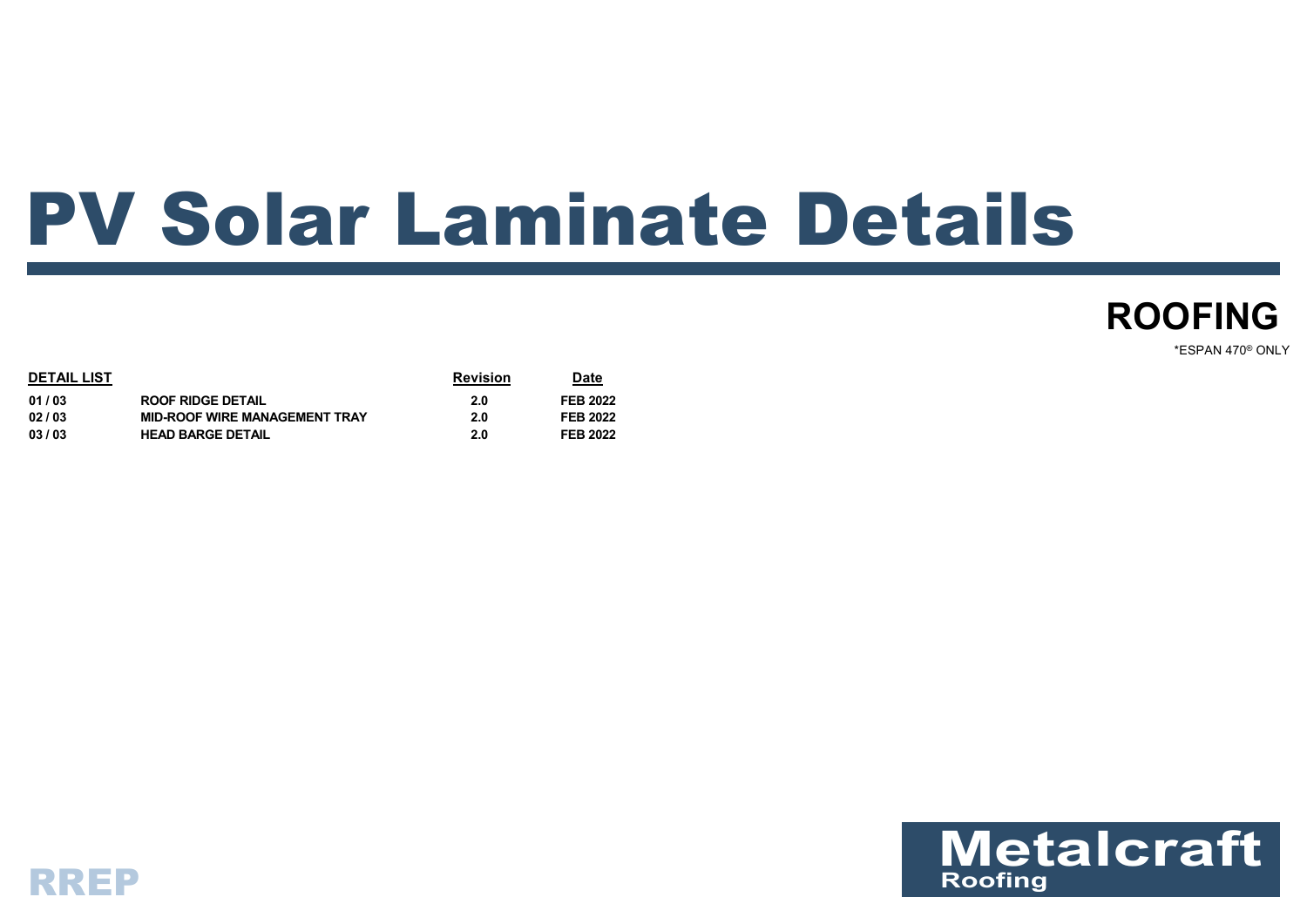

## **Metalcraft**

| <b>Metalcraft</b> | DISCLAIMER:<br>All details are to be used for indicative purposes only and the designer should consult both the MRM<br>code of practice version 3.0 / 2019, E2 and all other relevant building codes<br>Details of the supporting mechanisms are indicative only. Compliance of the supporting mechanisms is | Espan 470 $^{\circ}$ | Rev. 2.0      |             |       |       |
|-------------------|--------------------------------------------------------------------------------------------------------------------------------------------------------------------------------------------------------------------------------------------------------------------------------------------------------------|----------------------|---------------|-------------|-------|-------|
| Roofing           | the responsibility of the designer. Construction detail can vary for wall cladding. The underlay is detailed<br>as a single line for simplicity and is indicative only. Building paper type and method of installation should<br>comply with underlay manufacturers recommendations and NZBC regulations.    | Reference RREP       | Date FEB 2022 | Scale 1 : 2 | Sheet | 01/03 |

ROOF RIDGE DETAIL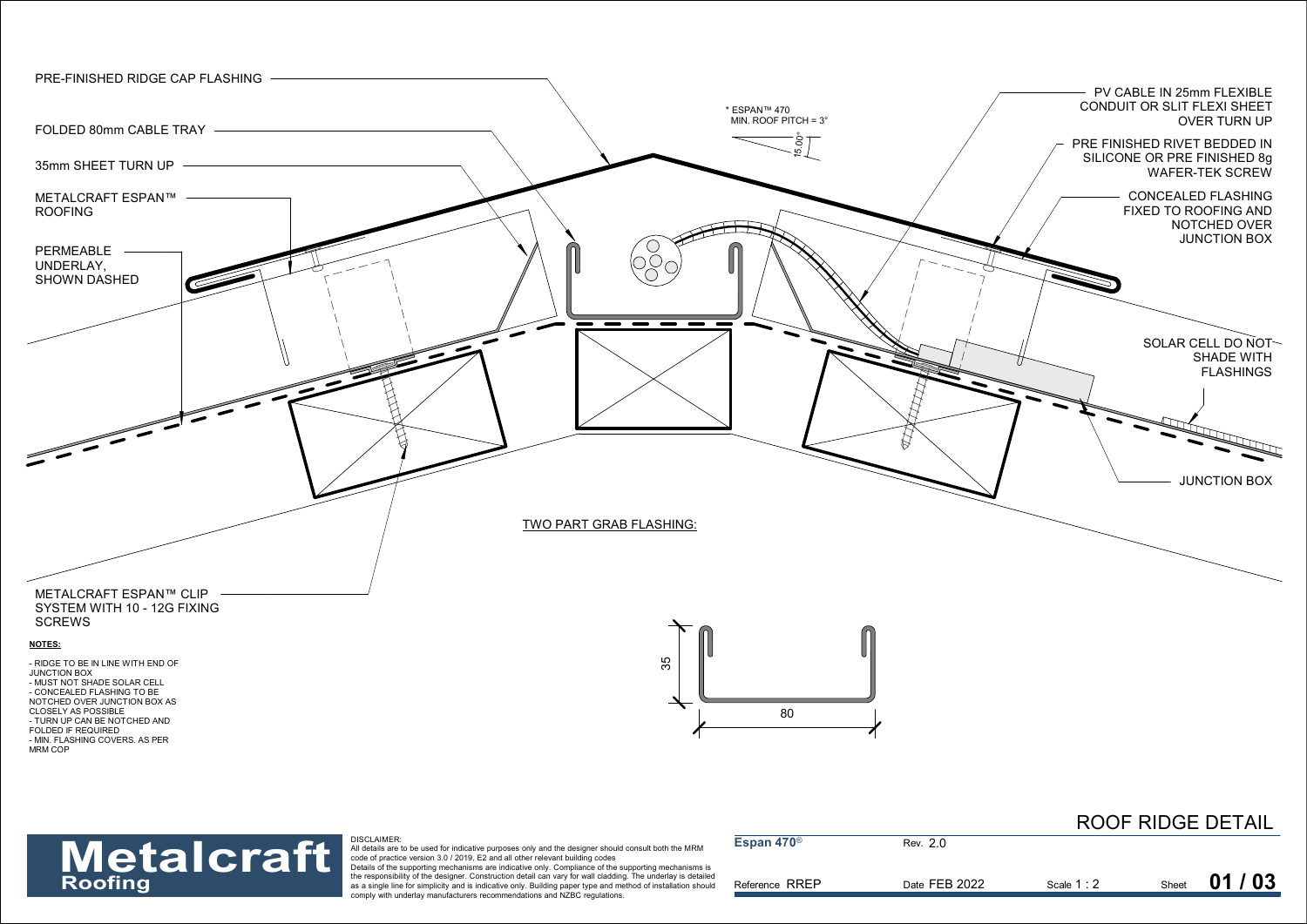